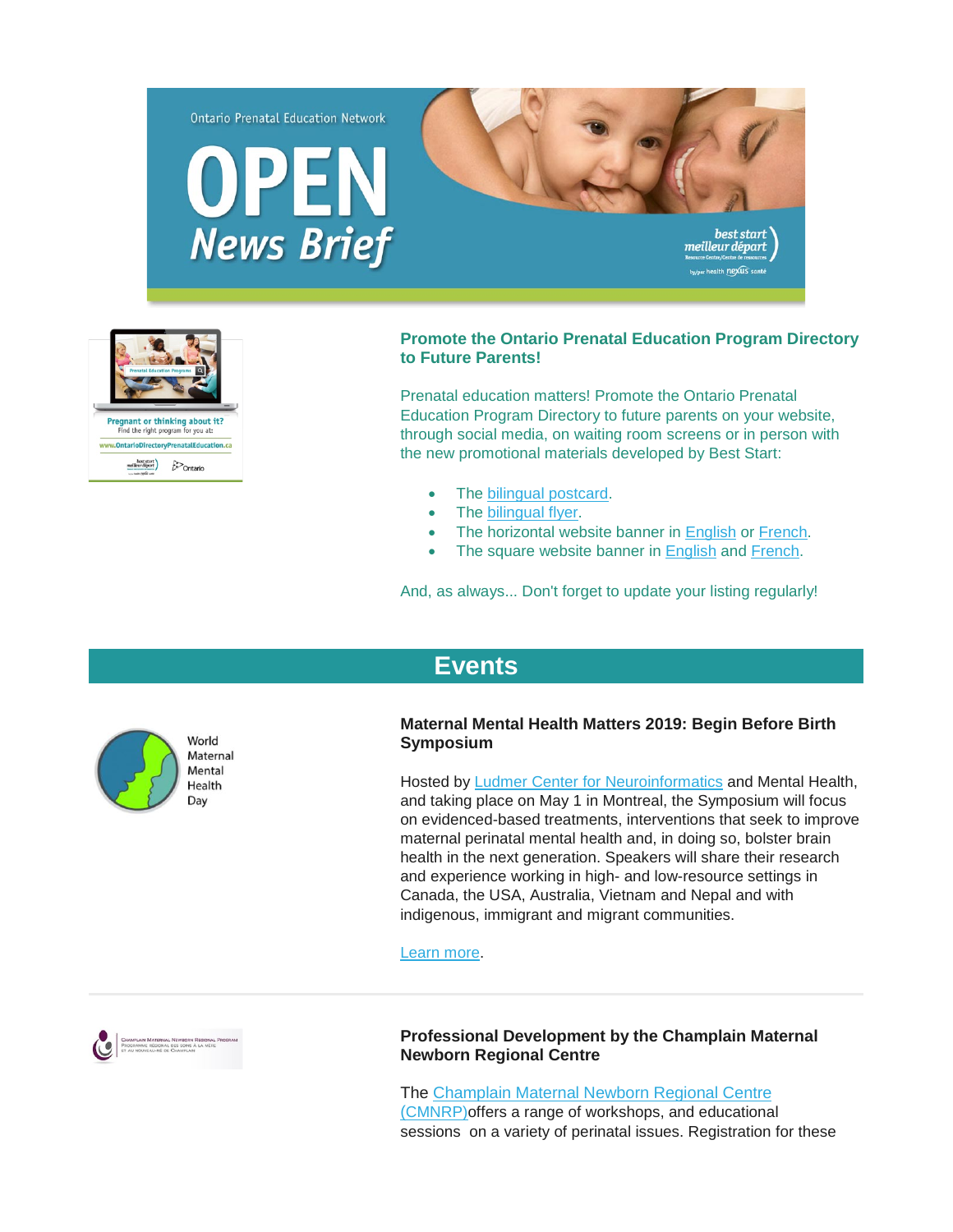offerings can be done directly using the CMNRP online registration process. Coming soon are, for example, workshops on [Labour](https://cmnrp.simplesignup.ca/en/4224/index.php?m=eventSummary)  **[Support](https://cmnrp.simplesignup.ca/en/4224/index.php?m=eventSummary) in Ottawa and on [Breastfeeding](https://cmnrp.us11.list-manage.com/track/click?u=8a441ace1e52ae6e4762ed865&id=8c37cd273d&e=34dfa22874) in Kingston.** 

[Learn more.](https://cmnrp.simplesignup.ca/en/4076/index.php?m=eventsList)

# **[News](http://)**

# **Nova Scotia Province Scraps Remaining Prenatal Classes**

Four years after the province phased out its in-person prenatal classes in favour of an online parenting course, the Nova Scotia Health Authority has scrapped that online program. People seeking prenatal education from the province are now directed to [a website with links to other websites.](https://library.nshealth.ca/PatientEducation/Healthcare) In September 2014, the Health Department began replacing in-person classes with the Welcome to Parenting online course, which provided information about pregnancy, labour, birth, breastfeeding and newborn care. The course also offered a forum for parents to share their experiences. But uptake and completion of the program did not meet expectations. The Nova Scotia Health Authority said in its statement that public health provides prenatal information through partnerships with family resource centres, primary health care, maternal and child services and through one-on-one support for vulnerable families.

#### [Learn more.](https://www.cbc.ca/news/canada/nova-scotia/online-prenatal-classes-cancelled-nova-scotia-1.4971153)



# **Opinion: Canadian Dads Can Take 5 Weeks of Shared Parental Leave. Here's Why They Should**

The option of five to eight weeks of additional parental leave for the "other parent" became a reality March 17 as the new parental sharing benefit rolled out. Now that the opportunity is finally here, will more dads take advantage of it? They really should — for the good of themselves, their child, their partner, and even their career, Dr. Michael Kaufman, Toronto author of *[The Time Has](https://michaelkaufman.com/the-time-has-come/)  [Come: Why Men Must Join The Gender Equality Revolution](https://michaelkaufman.com/the-time-has-come/)*, told HuffPost Canada in a phone interview.

[Learn more.](https://www.huffingtonpost.ca/2019/03/14/new-parental-leave-dads-canada_a_23692448/)

### **Hope for New Moms**

Over more than a decade, CAMH's **[Dr. Jeffrey Meyer](https://www.camh.ca/en/science-and-research/science-and-research-staff-directory/jeffreymeyer)** and his team have used brain imaging to discover the causes of depression. Their research led to the development of a natural dietary supplement that reduces baby blues, a precursor to postpartum depression. This is significant; 13 per cent of new moms experience postpartum depression, often with considerable and lasting impacts on their lives and relationships. Based on early, promising results, the supplement is now being tested in a large randomized controlled trial among women who have just given birth.

[Learn more.](https://www.camh.ca/en/camh-news-and-stories/hope-for-new-moms)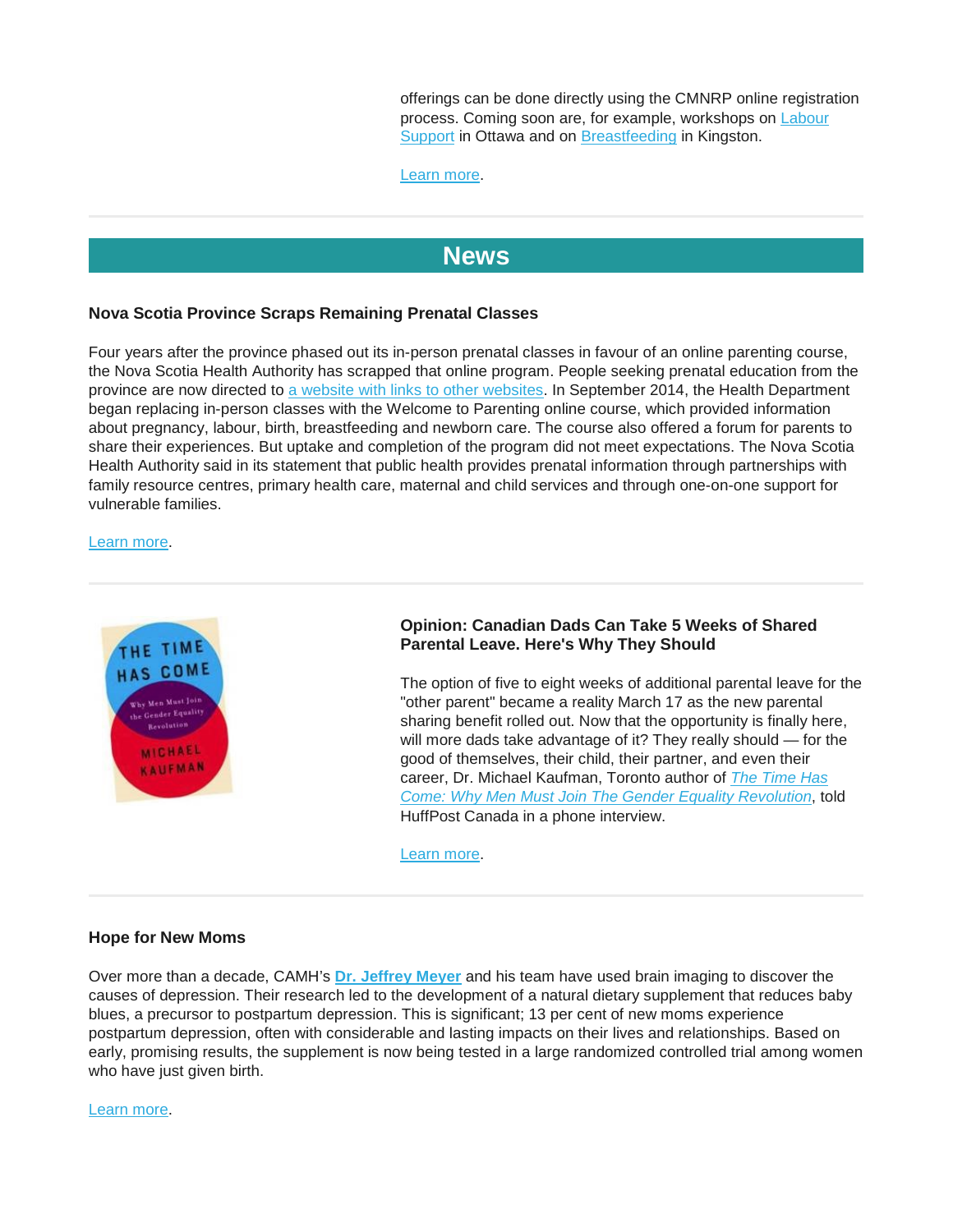

# **Opinion: Should We Be Screening Future Parents for Genetic Disorders?**

Should public health-care systems provide couples with expanded screening for genetic disorders before they decide to become pregnant? Screening programs could increase our reproductive choices and autonomy. But there are ethical issues at stake. Couples with family history of genetic disorders are offered testing to see if they are carriers of the genes that cause genetic disorders. But what happens if couples planning a baby are offered to screen for up to 1,500 genetic disorders?

[Learn more.](https://medicalxpress.com/news/2019-03-screening-future-parents-genetic-disorders.html)



# **A New Home for Best Start Resources!**

Our new website still features all our reliable, high-quality, regularly updated resources, but they are now available on a searchable, user-friendly, mobile-friendly, bilingual and accessible online platform.

**Refer future parents to** [resources.beststart.org/for-parents/](https://resources.beststart.org/for-parents/) **!**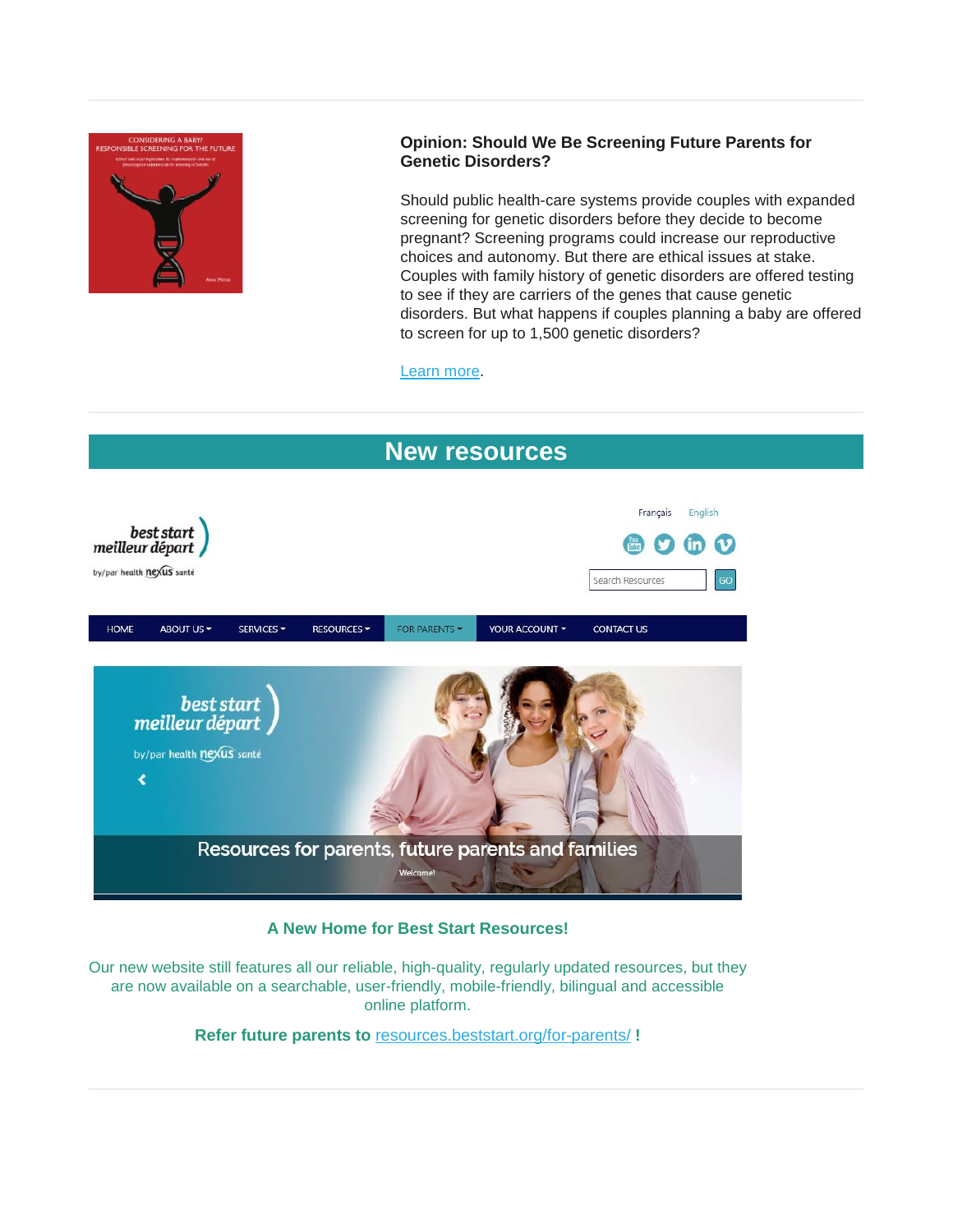

# **Alcohol Awareness Repository**

An ARCHIVE of alcohol awareness campaigns, videos, posters, clips, infographics, documentaries and other materials is hosted by [Nordic Alcohol and Drug Policy Network](http://www.nordan.org/)  [\(NordAN\)](http://www.nordan.org/) and [available here.](https://alcoholcampaign.org/category/fasd/)

# **Free Online Course: Indigenous Health Equity**

Are your services as inclusive as they could be? Public Health [Trainings for Equitable Systems Change \(PHESC\)](https://phesc.ca-central.catalog.canvaslms.com/) has recorded 4 webinars as part of their Indigenous Health Equity stream:

- A 2 Spirited Story of Gender, Sexuality and Traditional Roles for Health Care Providers
- Seeing through Two Eyes: Indigenous and Public Health
- Being Healthy Together/Mamwi: Indigenous Engagement and Planning in Public Health
- Decolonizing Data: Principles for Public Health Research Involving Indigenous Communities

All pre-readings, webinar recordings, an online talking circle, and an extensive list of suggested resources for further exploration are now online in the [Indigenous Health Equity course.](https://phesc.ca-central.catalog.canvaslms.com/courses/indigenous-health-equity) By signing up for the course, you'll also receive a certificate of completion upon watching all four webinars. You need to register to access these materials, but it's a quick and easy process (and free).

[Register or return to the Indigenous Health Equity course materials](https://utoronto.us19.list-manage.com/track/click?u=90989609f245ac5cf3326343a&id=90a913d135&e=361bf32a49)



Contario **Prenatal Education Key Messages for Ontario** 

Best Start's bilingual [Prenatal Education Key Messages for Ontario](http://www.ontarioprenataleducation.ca/) website contains messages to give to future parents, supporting evidence, resources, links and references on 25 prenatal topics. To ensure that you use only the most recent version when handing out PDFs to your clients, or when discussing the key messages topics, make sure to visit the website regularly and to register to receive updates notifications!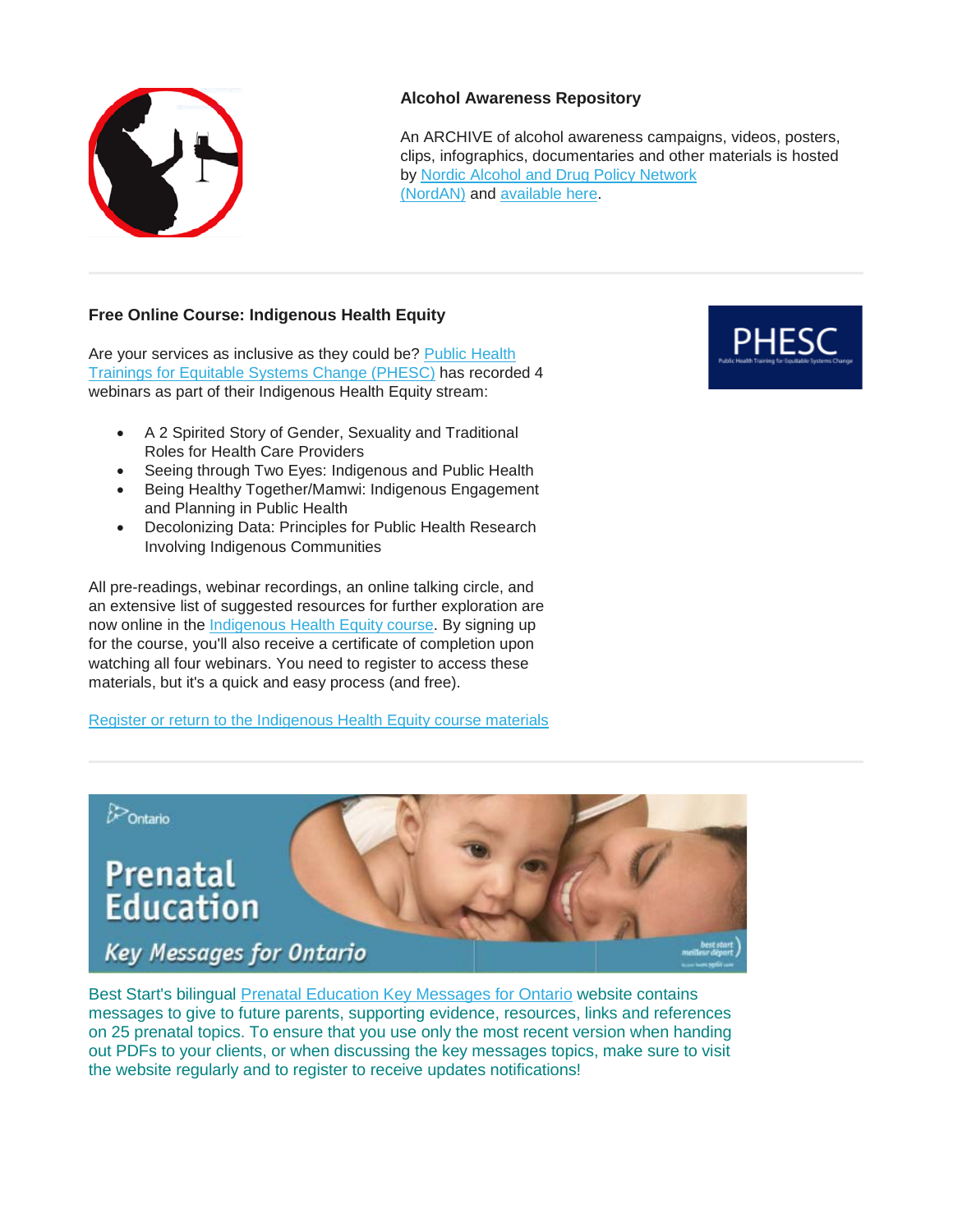# **Induction of Labour at 41 Weeks Versus Expectant Management Until 42 Weeks (INDEX): Multicentre, Randomised Non-Inferiority Trial**

It has been well established that pregnancy extending beyond 42 weeks is associated with higher rates of perinatal morbidity and mortality. However, there is variability in the current management of pregnancies extending beyond 41 weeks. In this randomized controlled non-inferiority trial, 1801 low-risk women with an uncomplicated singleton pregnancy were randomized to undergo either induction of labor at 41 weeks or expectant management until 42 weeks to compare outcomes in perinatal mortality and neonatal morbidity. A composite score of perinatal mortality and neonatal morbidity, as measured by the presence of any of several pathologies or admission to the Neonatal Intensive Care Unit, was used as the primary outcome. Researchers found that expectant management, with 3.1% of women having adverse perinatal outcomes, was inferior to induction of labor at 41 weeks, with 1.7% of women having adverse outcomes in that group (absolute risk difference -1.4%, 95% CI -2.9% to 0.0%, p=0.22 for non-inferiority). In addition, infants in the induction group were less likely to have an Apgar score less than 7 at 5 minutes when compared to the expectant management group (RR 0.48, 95% CI 0.23 to 0.98). The two treatment arms did not differ in terms of rates of caesarean section or adverse maternal outcomes. This study therefore shows that induction of labor at 41 weeks in low-risk women with an uncomplicated singleton pregnancy is associated with improved perinatal outcomes.

#### [Learn more.](https://www.bmj.com/content/364/bmj.l344)

# **The Effects of Vegetarian and Vegan Diet during Pregnancy on the Health of Mothers and Offspring**

Vegetarian and vegan diets have increased worldwide in the last decades, according to the knowledge that they might prevent coronary heart disease, cancer, and type 2 diabetes. Although plant-based diets are at risk of nutritional deficiencies such as proteins, iron, vitamin D, calcium, iodine, omega-3, and vitamin B12, the available evidence shows that well planned vegetarian and vegan diets may be considered safe during pregnancy and lactation, but they require a strong awareness for a balanced intake of key nutrients. A review of the scientific literature in this field was performed, focusing specifically on observational studies in humans, in order to investigate protective effects elicited by maternal diets enriched in plant-derived foods and possible unfavorable outcomes related to micronutrients deficiencies and their impact on fetal development. A design of pregestational nutrition intervention is required in order to avoid maternal undernutrition and consequent impaired fetal growth.

#### [Learn more.](https://www.mdpi.com/2072-6643/11/3/557/htm)

# **Support During Pregnancy for Women at Increased Risk of Low Birthweight Babies**

Studies consistently show a relationship between social disadvantage and low birthweight. Many countries have programmes offering special assistance to women thought to be at risk for giving birth to a low birthweight infant. The primary objective of this review was to assess the effects of programs offering additional social support (emotional, instrumental/tangible and informational) compared with routine care, for pregnant women believed to be at high risk for giving birth to babies that are either preterm (less than 37 weeks' gestation) or weigh less than 2500 g, or both, at birth. Secondary objectives were to determine whether the effectiveness of support was mediated by timing of onset (early versus later in pregnancy) or type of provider (healthcare professional or lay person). This updated review includes a total of 25 studies, with outcome data for 11,246 mothers and babies enrolled in 21 studies. When compared with routine care, programs offering additional social support for at‐risk pregnant women may slightly reduce the number of babies born with a birthweight less than 2500 g, and the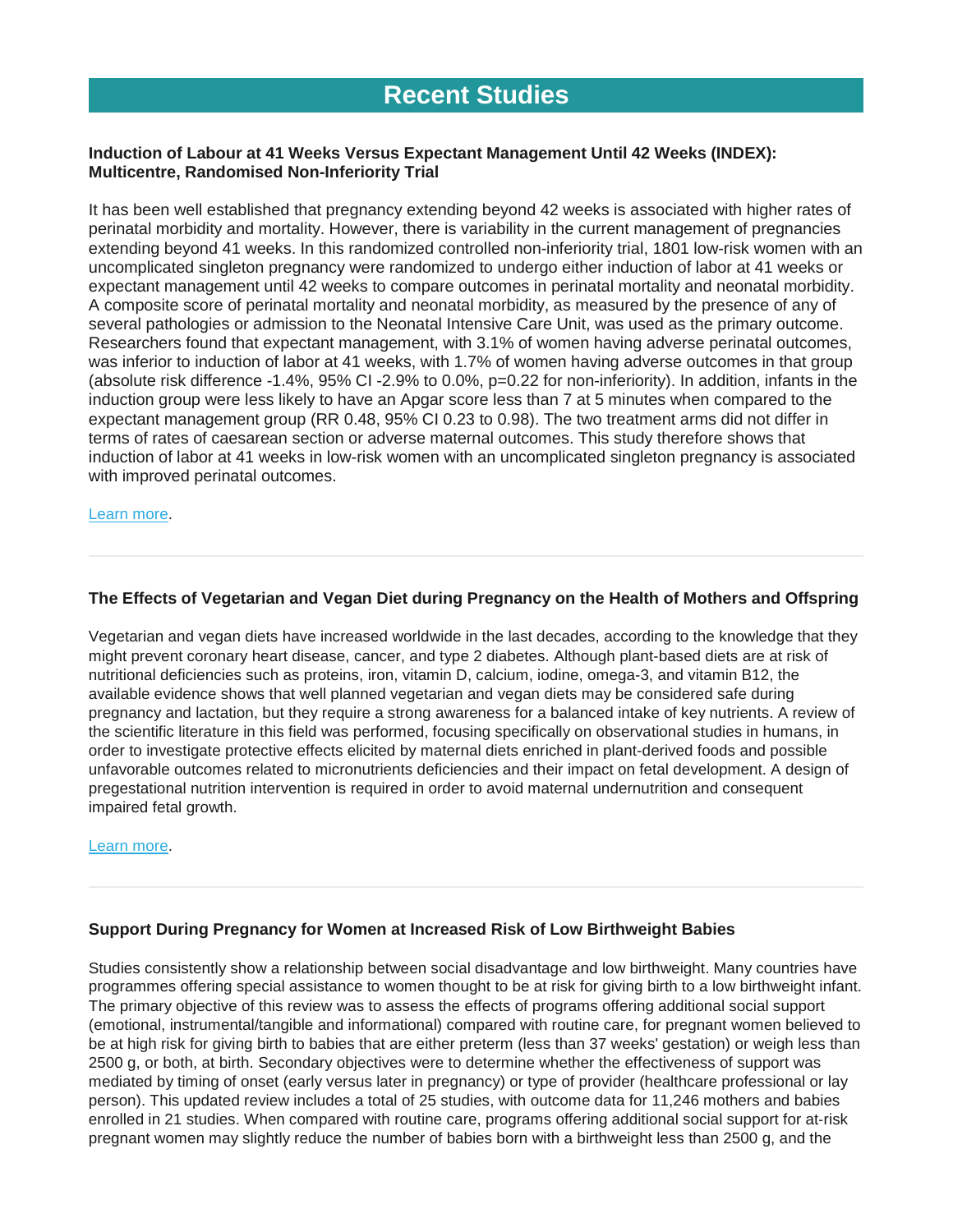number of babies born with a gestational age less than 37 weeks at birth, though any effect is likely not large. There is probably also a reduction in caesarean section, a reduction in the number of antenatal hospital admissions per participant, and a reduction in the mean number of hospitalisation episodes in the social support group, compared to the controls. Postnatal depression and women's satisfaction were reported in different ways in the studies that considered these outcomes and so we could not include data in a meta‐analysis. In conclusion, pregnant women need the support of caring family members, friends, and health professionals. While programs that offer additional social support during pregnancy are unlikely to have a large impact on the proportion of low birthweight babies or birth before 37 weeks' gestation and no impact on stillbirth or neonatal death, they may be helpful in reducing the likelihood of caesarean birth and antenatal hospital admission.

#### [Learn more.](https://www.cochranelibrary.com/cdsr/doi/10.1002/14651858.CD000198.pub3/full)



### **All future parents should recognize signs of preterm labor**

And Best Start can help. Refer parents to our [Preterm Labour](https://resources.beststart.org/product/e06e-preterm-labour-signs-symptoms-booklet/)  [Signs & Symptoms booklet](https://resources.beststart.org/product/e06e-preterm-labour-signs-symptoms-booklet/) or print and hand out the small [Important Signs to Watch for if You are Pregnant table.](https://resources.beststart.org/product/e08e-important-signs-if-you-are-pregnant-image/) Both are available in multiple languages.

### **Multiple**‐**Micronutrient Supplementation for Women During Pregnancy**

Multiple‐micronutrient (MMN) deficiencies often coexist among women of reproductive age in low‐ and middle‐ income countries. They are exacerbated in pregnancy due to the increased demands of the developing fetus, leading to potentially adverse effects on the mother and baby. A consensus is yet to be reached regarding the replacement of iron and folic acid supplementation with MMNs. To evaluate the benefits of oral multiple‐ micronutrient supplementation during pregnancy on maternal, fetal and infant health outcomes, two review authors independently assessed trials for inclusion and risk of bias, extracted data and checked them for accuracy. 21 trials (involving 142,496 women) were assessed as eligible for inclusion in this review, but only 20 trials (involving 141,849 women) contributed data. Findings suggest a positive impact of MMN supplementation with iron and folic acid on several birth outcomes. MMN supplementation in pregnancy led to a reduction in babies considered LBW, and probably led to a reduction in babies considered small‐for‐gestational age. In addition, MMN probably reduced preterm births. No important benefits or harms of MMN supplementation were found for mortality outcomes (stillbirths, perinatal and neonatal mortality). These findings may provide some basis to guide the replacement of iron and folic acid supplements with MMN supplements for pregnant women residing in low‐ and middle‐income countries.

#### [Learn more.](https://www.cochranelibrary.com/cdsr/doi/10.1002/14651858.CD004905.pub6/full?highlightAbstract=)

### **The Effect of Complementary Medicines and Therapies on Maternal Anxiety and Depression in Pregnancy: A Systematic Review and Meta-Analysis**

Depression and anxiety are common during the antenatal and postnatal period, and are known to have a significant impact on the woman and her unborn infant. Pregnant women state a preference for nonpharmacological treatment options, and use complementary medicines and therapies to manage these symptoms. We examined the effectiveness and safety of these modalities on depression and anxiety during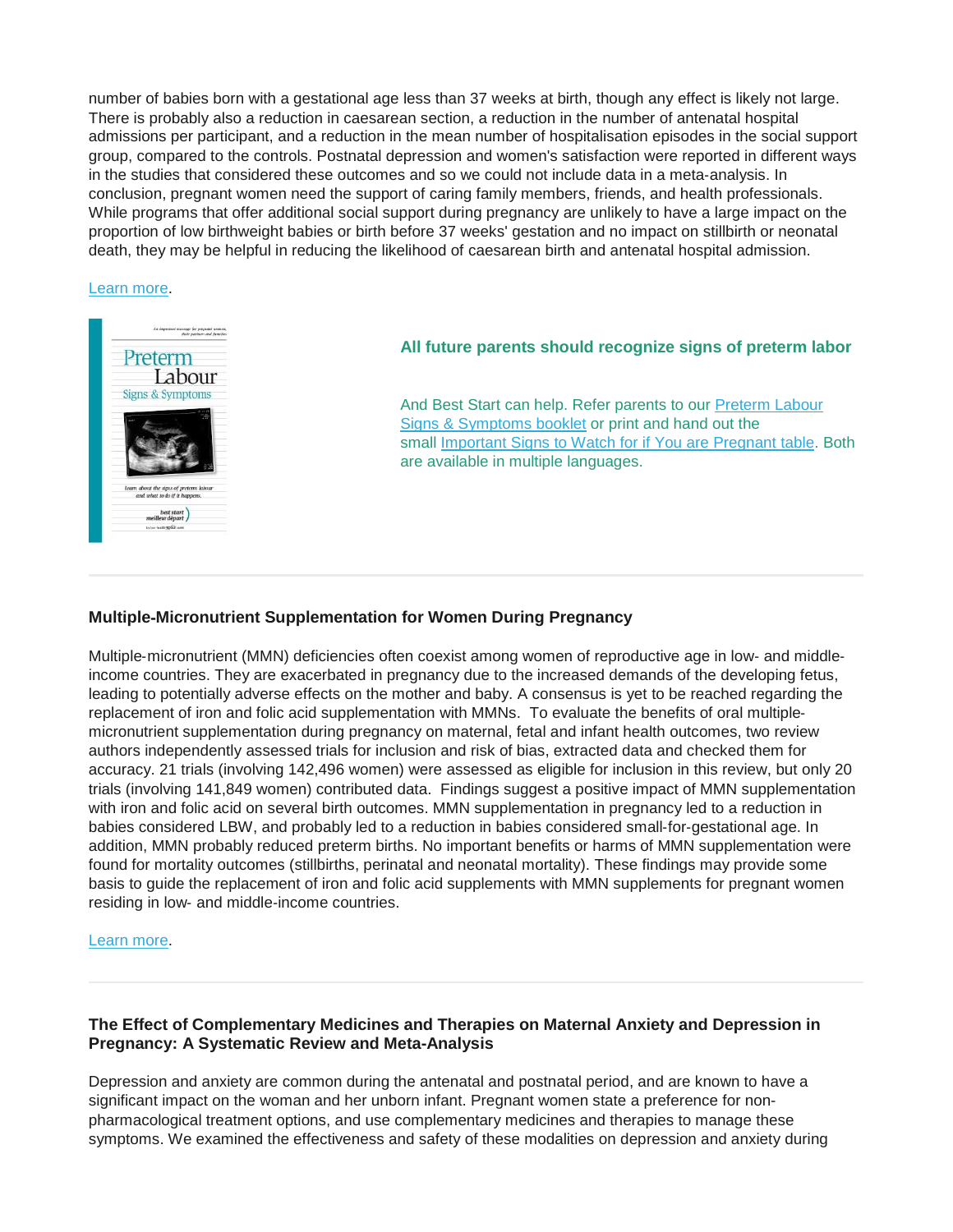pregnancy. Databases were searched for randomized controlled trials comparing complementary therapies and medicines to a control, for pregnant women with depression or anxiety. The primary outcome measure was antenatal depression or anxiety. Twenty randomised controlled trials containing 1092 women were included in the review. We found some evidence of reduced antenatal depression from three modalities. Acupuncture reduced the number of women diagnosed with antenatal depression. Massage reduced the severity of antenatal depression in one trial of 149 women. One small trial of bright light therapy found reduced antenatal depression. There was no evidence of a reduction in depression and anxiety from relaxation, yoga, mindfulness and fish oils. Note that overall the risk of bias was high or unclear for the majority of studies, as there are few high quality randomized controlled trials of complementary medicines and therapies examining the effect on anxiety and depression. In conclusion, there is slight evidence that acupuncture, bright light therapy, and massage may reduce antenatal depression. There is a need for high quality and larger studies that include postnatal follow up and maternal and neonatal outcomes.

#### [Learn more.](https://www.healthevidence.org/view-article.aspx?a=effect-complementary-medicines-therapies-maternal-anxiety-depression-pregnancy-34941)

# **Prenatal Cotinine Levels and ADHD Among Offspring**

An association between maternal smoking during pregnancy and offspring attention-deficit/hyperactivity disorder (ADHD) has been shown across several studies based on self-reports. No previous studies have investigated the association of nicotine exposure measured by cotinine levels during pregnancy and offspring ADHD. In this population-based study, 1079 patients born between 1998 and 1999 and diagnosed with ADHD according to the International Classification of Diseases and 1079 matched controls were identified from Finnish nationwide registers. Maternal cotinine levels were measured by using quantitative immunoassays from maternal serum specimens collected during the first and second trimesters of pregnancy and archived in the national biobank. There was a significant association between increasing log-transformed maternal cotinine levels and offspring ADHD, even after adjusting for maternal socioeconomic status, maternal age, maternal psychopathology, paternal age, paternal psychopathology, and child's birth weight for gestational age. In the categorical analyses with cotinine levels in 3 groups, heavy nicotine exposure (cotinine level >50 ng/mL) was associated with offspring ADHD. Therefore the study reveals an association with and a dose-response relationship between nicotine exposure during pregnancy and offspring ADHD. Future studies incorporating maternal smoking and environmental, genetic, and epigenetic factors are warranted.

### [Learn more,](https://pediatrics.aappublications.org/content/143/3/e20183144?sso=1&sso_redirect_count=1&nfstatus=401&nftoken=00000000-0000-0000-0000-000000000000&nfstatusdescription=ERROR%3a+No+local+token) and [read the discussion.](https://www.reuters.com/article/us-health-pregnancy-smoking-adhd/study-bolsters-link-between-prenatal-nicotine-exposure-and-adhd-idUSKCN1QE28B)



### **How to best support future mothers and their families to try to quit smoking?**

Visit [Best Start resources](https://resources.beststart.org/product-category/resources/tobacco-misuse/) on this very topic, and in particular the [Addressing Smoking with Women and Their Families –](https://resources.beststart.org/product/n12e-addressing-smoking-with-women-and-their-families-manual/) [Strategies for In-home Support Services](https://resources.beststart.org/product/n12e-addressing-smoking-with-women-and-their-families-manual/) manual.

### **Perceptions and Experiences of Labour Companionship: A Qualitative Evidence Synthesis**

Labour companionship refers to support provided to a woman during labour and childbirth, and may be provided by a partner, family member, friend, doula or healthcare professional. The objectives of the review were to describe and explore the perceptions and experiences of women, partners, community members, healthcare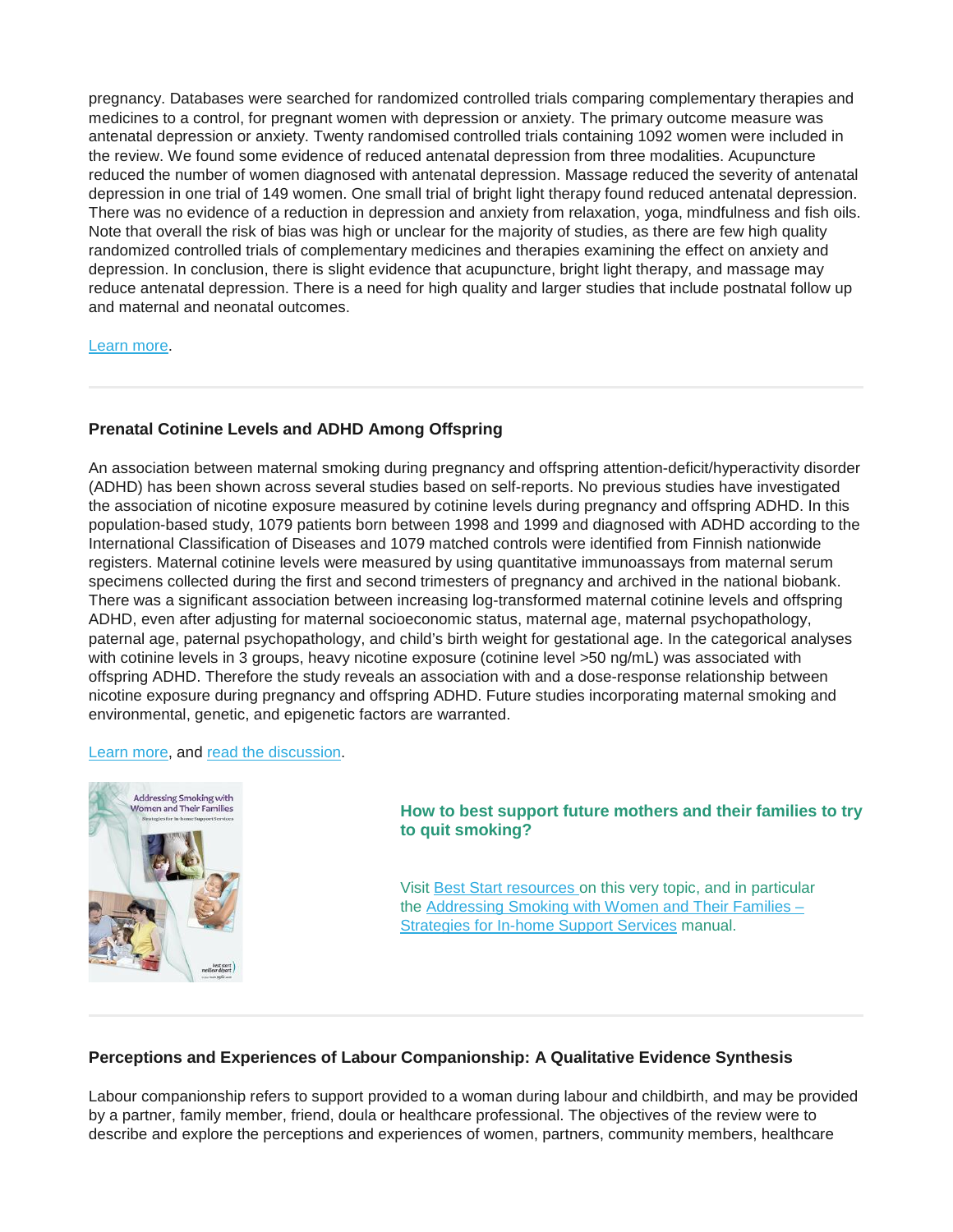providers and administrators, and other key stakeholders regarding labour companionship; to identify factors affecting successful implementation and sustainability of labour companionship. 51 studies (52 papers) were found, mostly from high-income countries and mostly describing women's perspectives. Labour companions supported women in four different ways. Companions gave informational support by providing information about childbirth, bridging communication gaps between health workers and women, and facilitating non‐ pharmacological pain relief. Companions were advocates, which means they spoke up in support of the woman. Companions provided practical support, including encouraging women to move around, providing massage, and holding her hand. Finally, companions gave emotional support, using praise and reassurance to help women feel in control and confident, and providing a continuous physical presence.

Women who wanted a companion present during labour and childbirth needed this person to be compassionate and trustworthy. Companionship helped women to have a positive birth experience. Women without a companion could perceive this as a negative birth experience. Women had mixed perspectives about wanting to have a male partner present. Generally, men who were labour companions felt that their presence made a positive impact on both themselves and on the relationship with their partner and baby, although some felt anxious witnessing labour pain. Some male partners felt that they were not well integrated into the care team or decision‐making. Doulas often met with women before birth to build rapport and manage expectations. Women could develop close bonds with their doulas. Foreign‐born women in high‐income settings may appreciate support from community-based doulas to receive culturally-competent care. Factors affecting implementation included health workers and women not recognising the benefits of companionship, lack of space and privacy, and fearing increased risk of infection. Changing policies to allow companionship and addressing gaps between policy and practice were thought to be important. Some providers were resistant to or not well trained on how to use companions, and this could lead to conflict. Lay companions were often not integrated into antenatal care, which may cause frustration.

Ahead of implementation of labour companionship, researchers and programmers should consider factors that may affect implementation, including training content and timing for providers, women and companions; physical structure of the labour ward; specifying clear roles for companions and providers; integration of companions; and measuring the impact of companionship on women's experiences of care. Implementation research or studies conducted on labour companionship should include a qualitative component to evaluate the process and context of implementation, in order to better interpret results and share findings across context

### [Learn more.](https://www.cochranelibrary.com/cdsr/doi/10.1002/14651858.CD012449.pub2/full?highlightAbstract)

### **Maternal Smoking Before and During Pregnancy and the Risk of Sudden Unexpected Infant Death**

Maternal smoking during pregnancy is an established risk factor for sudden unexpected infant death (SUID). Here, we aim to investigate the effects of maternal pre-pregnancy smoking, reduction during pregnancy, and smoking during pregnancy on SUID rates. The Centers for Disease Control and Prevention Birth Cohort Linked Birth/Infant Death Data Set (2007–2011: 20 685 463 births and 19 127 SUIDs) was analyzed. SUID was defined as deaths at <1 year of age with International Classification of Diseases, 10th Revision codes R95 (sudden infant death syndrome), R99 (ill-defined or unknown cause), or W75 (accidental suffocation or strangulation in bed). SUID risk more than doubled with any maternal smoking during pregnancy and increased twofold between no smoking and smoking 1 cigarette daily throughout pregnancy. For 1 to 20 cigarettes per day, the probability of SUID increased linearly, with each additional cigarette smoked per day increasing the odds by 0.07 from 1 to 20 cigarettes; beyond 20 cigarettes, the relationship plateaued. Mothers who quit or reduced their smoking decreased their odds compared with those who continued smoking. If we assume causality, 22% of SUIDs in the United States can be directly attributed to maternal smoking during pregnancy. These data support the need for smoking cessation before pregnancy. If no women smoked in pregnancy, SUID rates in the United States could be reduced substantially.

#### [Learn more,](https://pediatrics.aappublications.org/content/early/2019/03/07/peds.2018-3325) and [read the discussion.](https://edition.cnn.com/2019/03/11/health/smoking-infant-sudden-death-risk-study/index.html)